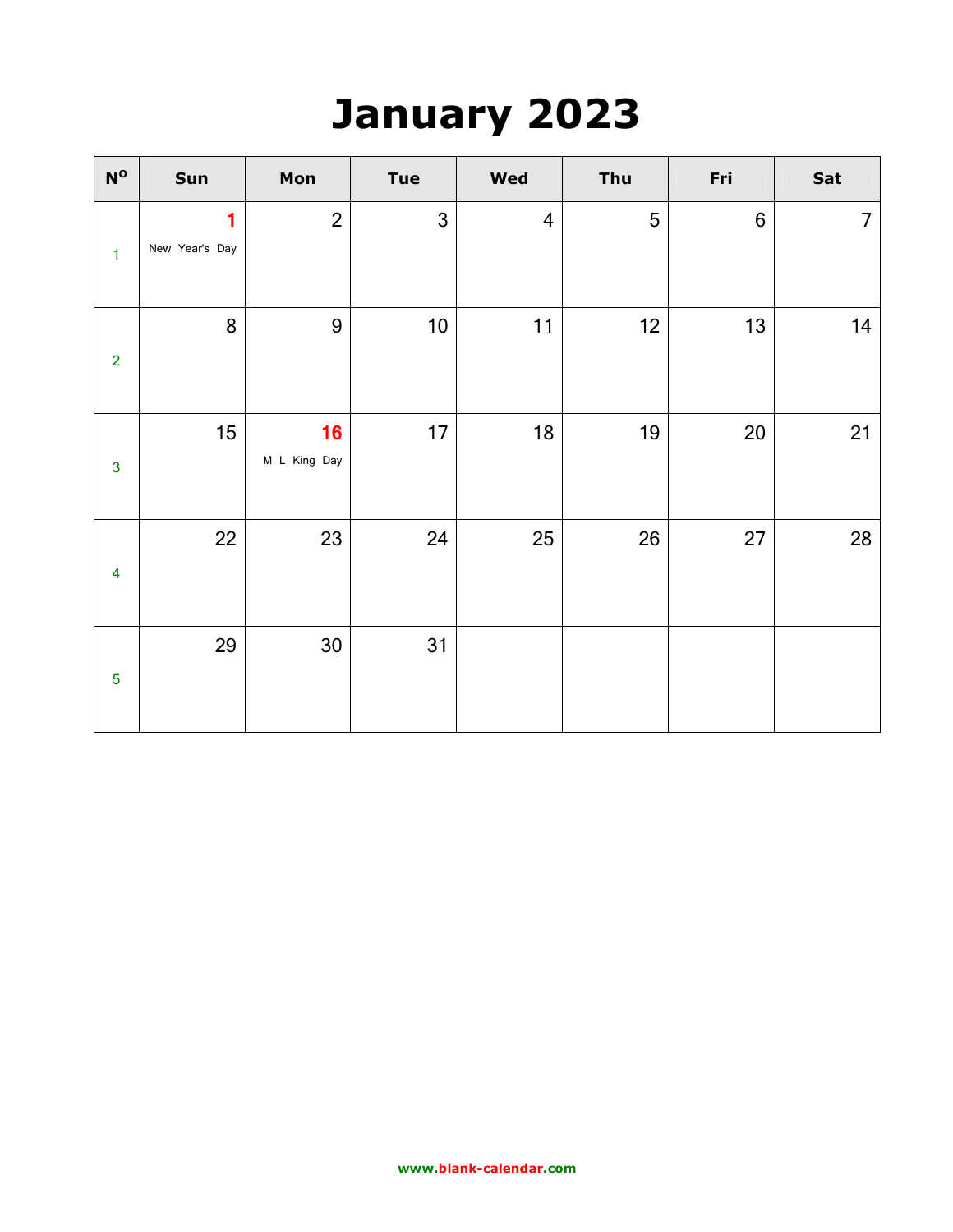### **February 2023**

| $\mathbf{N}^{\mathsf{O}}$ | Sun | Mon                  | <b>Tue</b>     | Wed          | Thu            | Fri  | Sat                     |
|---------------------------|-----|----------------------|----------------|--------------|----------------|------|-------------------------|
| $\overline{5}$            |     |                      |                | $\mathbf{1}$ | $\overline{2}$ | 3    | $\overline{\mathbf{4}}$ |
| $\bf 6$                   | 5   | $6\phantom{1}$       | $\overline{7}$ | $\bf 8$      | 9              | $10$ | 11                      |
| $\overline{7}$            | 12  | 13                   | 14             | 15           | 16             | 17   | 18                      |
| $\pmb{8}$                 | 19  | 20<br>Presidents Day | 21             | 22           | 23             | 24   | 25                      |
| $\boldsymbol{9}$          | 26  | 27                   | 28             |              |                |      |                         |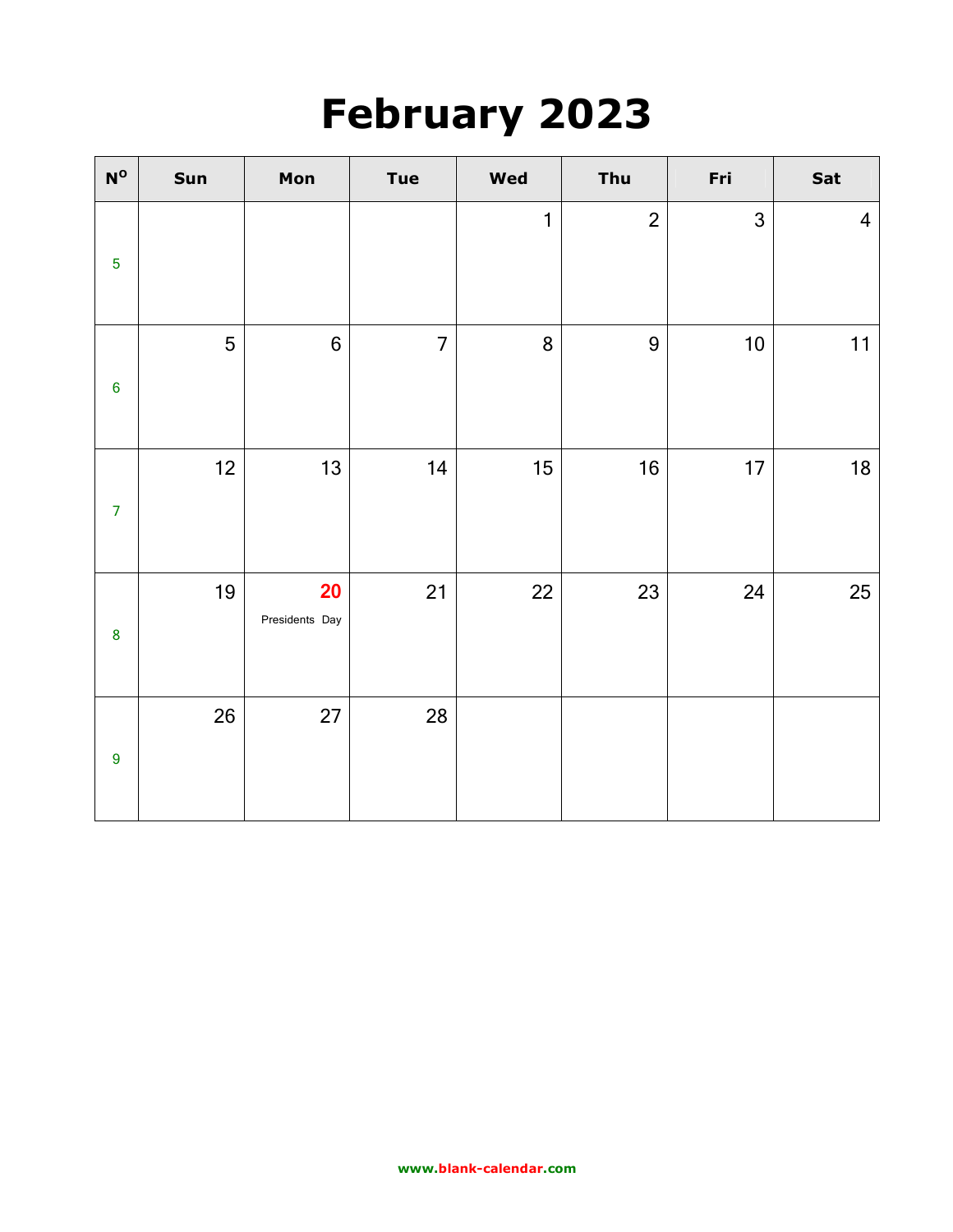## **March 2023**

| ${\bf N^O}$      | Sun  | Mon              | <b>Tue</b>     | <b>Wed</b>   | Thu            | Fri          | Sat                     |
|------------------|------|------------------|----------------|--------------|----------------|--------------|-------------------------|
| $\boldsymbol{9}$ |      |                  |                | $\mathbf{1}$ | $\overline{2}$ | $\mathbf{3}$ | $\overline{\mathbf{4}}$ |
| $10$             | 5    | $\boldsymbol{6}$ | $\overline{7}$ | 8            | 9              | $10$         | 11                      |
| 11               | $12$ | 13               | 14             | 15           | 16             | 17           | 18                      |
| 12               | 19   | $20\,$           | 21             | 22           | 23             | 24           | 25                      |
| 13               | 26   | 27               | 28             | 29           | 30             | 31           |                         |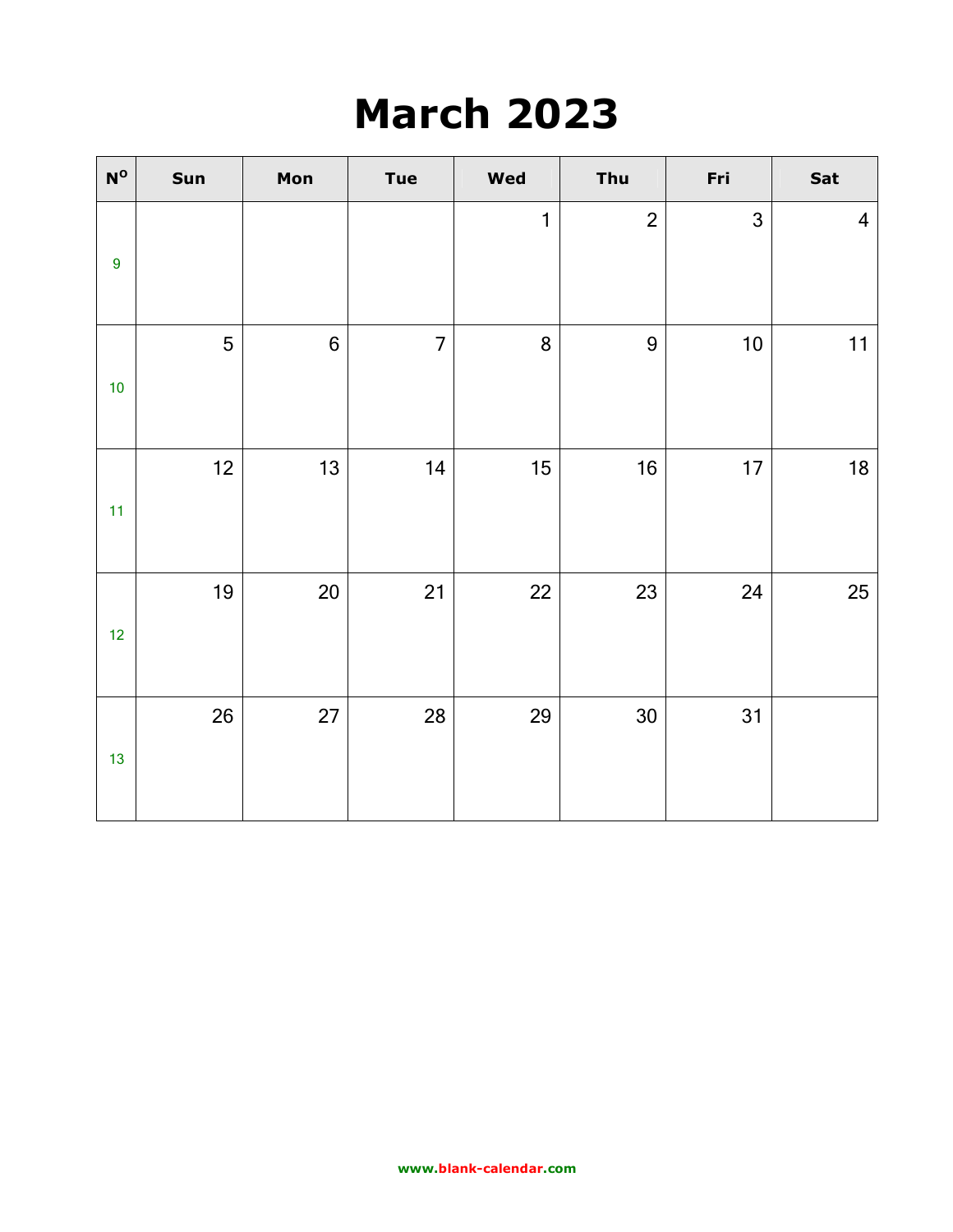# **April 2023**

| $\mathbf{N}^{\mathbf{O}}$ | Sun            | Mon          | <b>Tue</b>              | Wed            | Thu              | Fri            | Sat          |
|---------------------------|----------------|--------------|-------------------------|----------------|------------------|----------------|--------------|
| 13                        |                |              |                         |                |                  |                | $\mathbf{1}$ |
| 14                        | $\overline{2}$ | $\mathbf{3}$ | $\overline{\mathbf{4}}$ | $\overline{5}$ | $\boldsymbol{6}$ | $\overline{7}$ | $\bf 8$      |
| 15                        | 9              | $10$         | 11                      | $12$           | 13               | 14             | $15\,$       |
| 16                        | 16             | $17$         | $18$                    | 19             | 20               | 21             | $22\,$       |
| 17                        | 23             | 24           | 25                      | 26             | 27               | 28             | 29           |
| 18                        | 30             |              |                         |                |                  |                |              |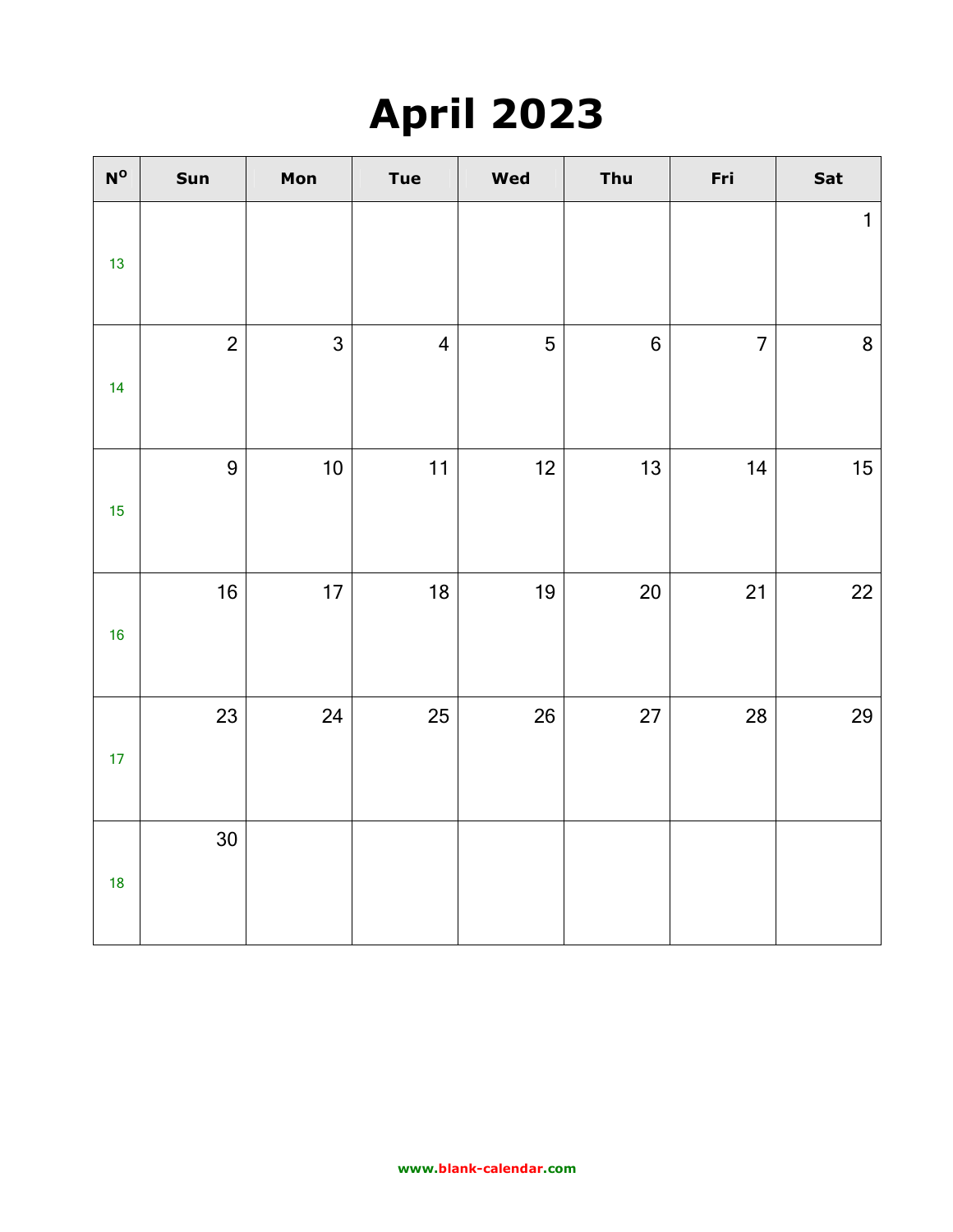## **May 2023**

| $\mathbf{N}^{\mathsf{O}}$ | Sun            | Mon                | Tue            | <b>Wed</b>   | Thu                     | Fri | Sat             |
|---------------------------|----------------|--------------------|----------------|--------------|-------------------------|-----|-----------------|
| 18                        |                | $\mathbf{1}$       | $\overline{2}$ | $\mathbf{3}$ | $\overline{\mathbf{4}}$ | 5   | $6\phantom{1}6$ |
| 19                        | $\overline{7}$ | 8                  | 9              | $10$         | 11                      | 12  | 13              |
| $20\,$                    | 14             | 15                 | 16             | 17           | 18                      | 19  | $20\,$          |
| 21                        | 21             | 22                 | 23             | 24           | 25                      | 26  | 27              |
| 22                        | 28             | 29<br>Memorial Day | 30             | 31           |                         |     |                 |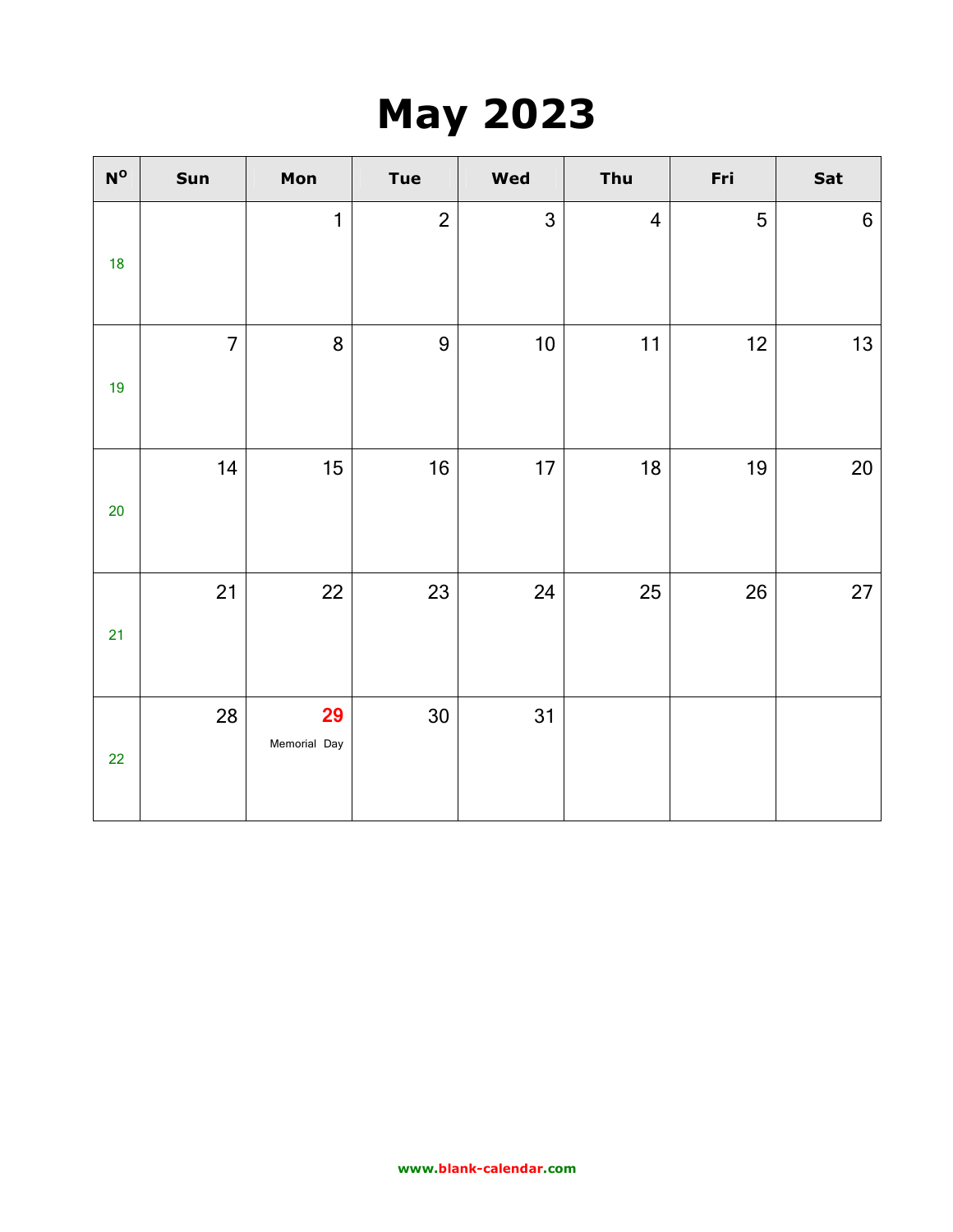## **June 2023**

| $\mathbf{N}^{\mathbf{O}}$ | Sun            | Mon | <b>Tue</b>     | Wed            | Thu          | Fri            | Sat          |
|---------------------------|----------------|-----|----------------|----------------|--------------|----------------|--------------|
| 22                        |                |     |                |                | $\mathbf{1}$ | $\overline{2}$ | $\mathbf{3}$ |
| 23                        | $\overline{4}$ | 5   | $6\phantom{a}$ | $\overline{7}$ | 8            | 9              | $10$         |
| 24                        | 11             | 12  | 13             | 14             | 15           | 16             | 17           |
| 25                        | 18             | 19  | 20             | 21             | 22           | 23             | 24           |
| 26                        | 25             | 26  | 27             | 28             | 29           | $30\,$         |              |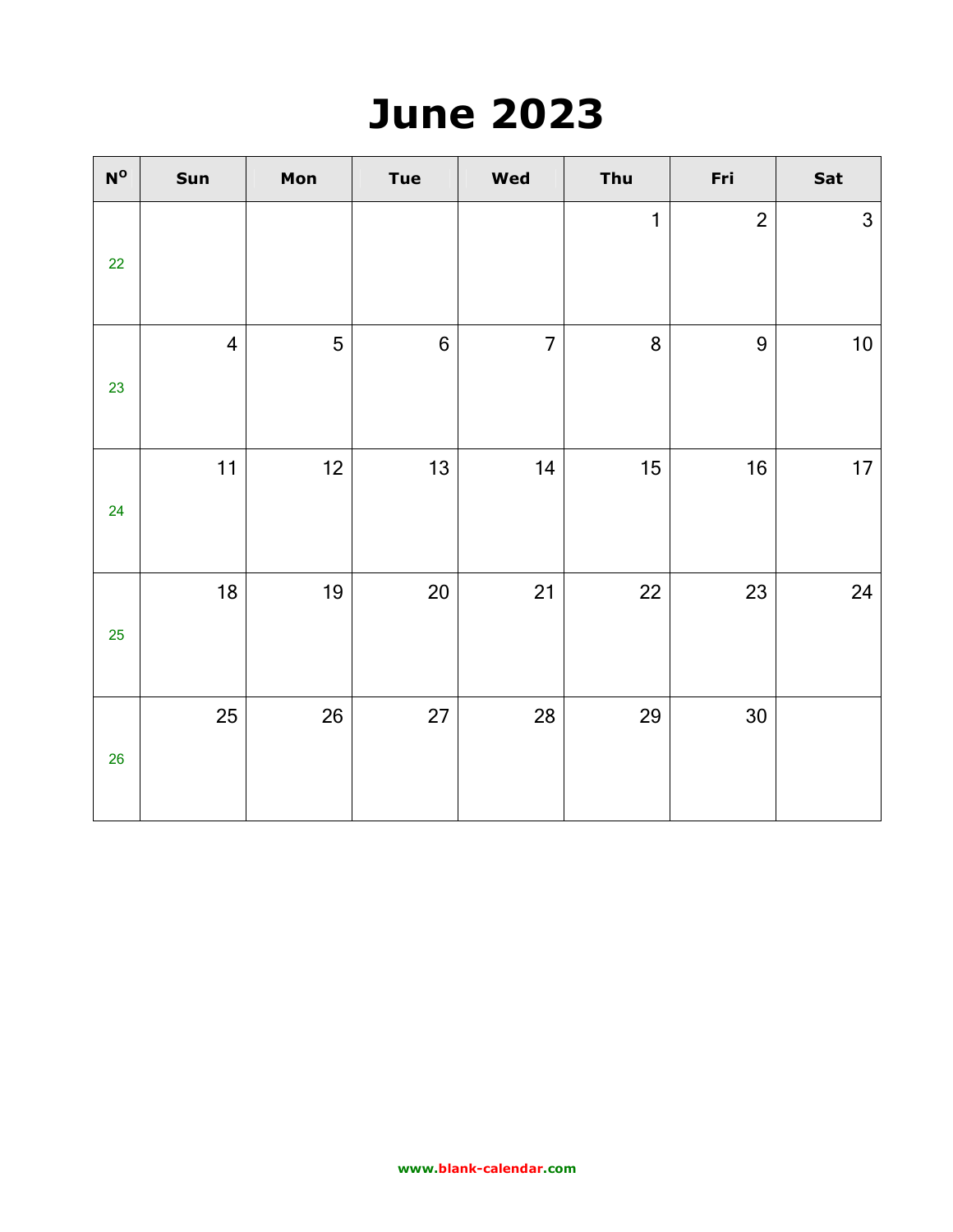# **July 2023**

| $\mathbf{N}^{\mathbf{O}}$ | Sun            | Mon          | <b>Tue</b>               | Wed | Thu              | Fri            | Sat         |
|---------------------------|----------------|--------------|--------------------------|-----|------------------|----------------|-------------|
| 26                        |                |              |                          |     |                  |                | $\mathbf 1$ |
| 27                        | $\overline{2}$ | $\mathbf{3}$ | 4<br>Independence<br>Day | 5   | $\boldsymbol{6}$ | $\overline{7}$ | $\bf 8$     |
| 28                        | $\overline{9}$ | $10$         | 11                       | 12  | 13               | 14             | $15\,$      |
| 29                        | 16             | 17           | 18                       | 19  | 20               | 21             | 22          |
| 30                        | 23             | 24           | 25                       | 26  | 27               | 28             | 29          |
| 31                        | 30             | 31           |                          |     |                  |                |             |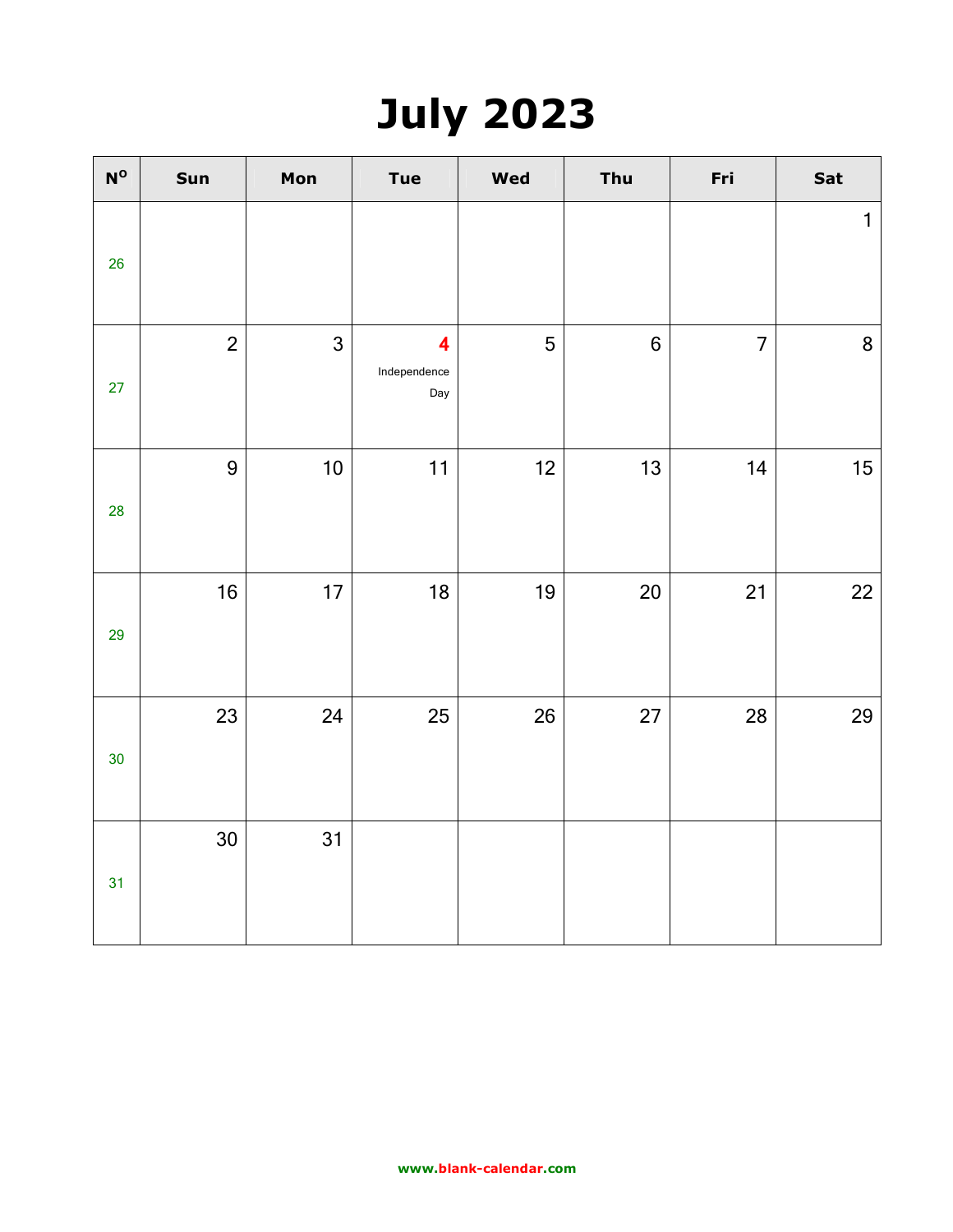## **August 2023**

| $\mathbf{N}^{\mathsf{O}}$ | Sun              | Mon            | <b>Tue</b>   | Wed            | Thu  | Fri                     | Sat |
|---------------------------|------------------|----------------|--------------|----------------|------|-------------------------|-----|
| 31                        |                  |                | $\mathbf{1}$ | $\overline{2}$ | 3    | $\overline{\mathbf{4}}$ | 5   |
| 32                        | $\boldsymbol{6}$ | $\overline{7}$ | 8            | 9              | $10$ | 11                      | 12  |
| 33                        | 13               | 14             | 15           | 16             | 17   | 18                      | 19  |
| 34                        | 20               | 21             | 22           | 23             | 24   | 25                      | 26  |
| 35                        | 27               | 28             | 29           | 30             | 31   |                         |     |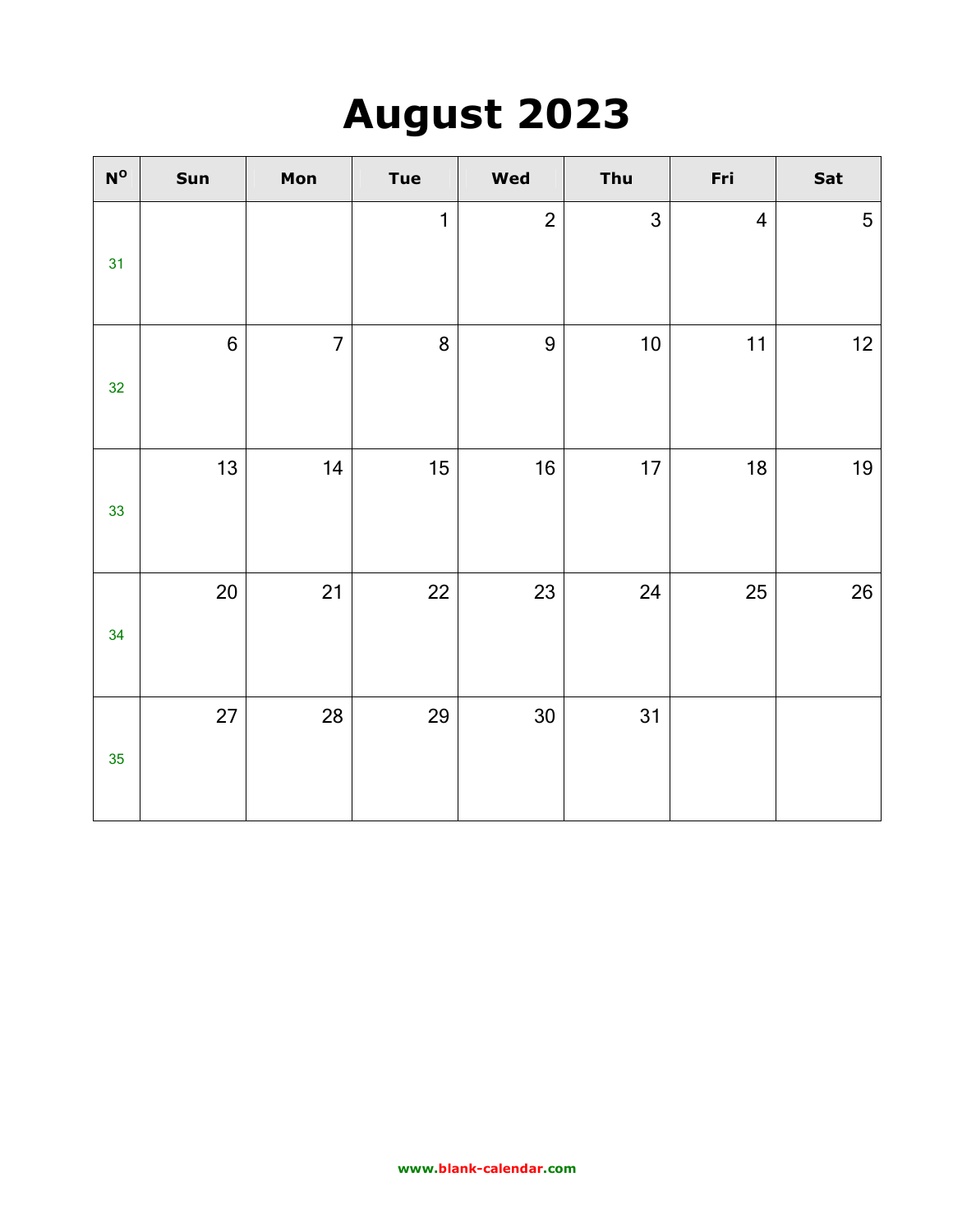## **September 2023**

| $\mathsf{N}^\mathsf{o}$ | Sun  | Mon                                  | <b>Tue</b> | Wed            | Thu            | Fri | Sat            |
|-------------------------|------|--------------------------------------|------------|----------------|----------------|-----|----------------|
| 35                      |      |                                      |            |                |                | 1   | $\overline{2}$ |
| 36                      | 3    | $\overline{\mathbf{4}}$<br>Labor Day | 5          | $6\phantom{a}$ | $\overline{7}$ | 8   | 9              |
| 37                      | $10$ | 11                                   | 12         | 13             | 14             | 15  | 16             |
| 38                      | 17   | 18                                   | 19         | $20\,$         | 21             | 22  | 23             |
| 39                      | 24   | 25                                   | 26         | 27             | 28             | 29  | $30\,$         |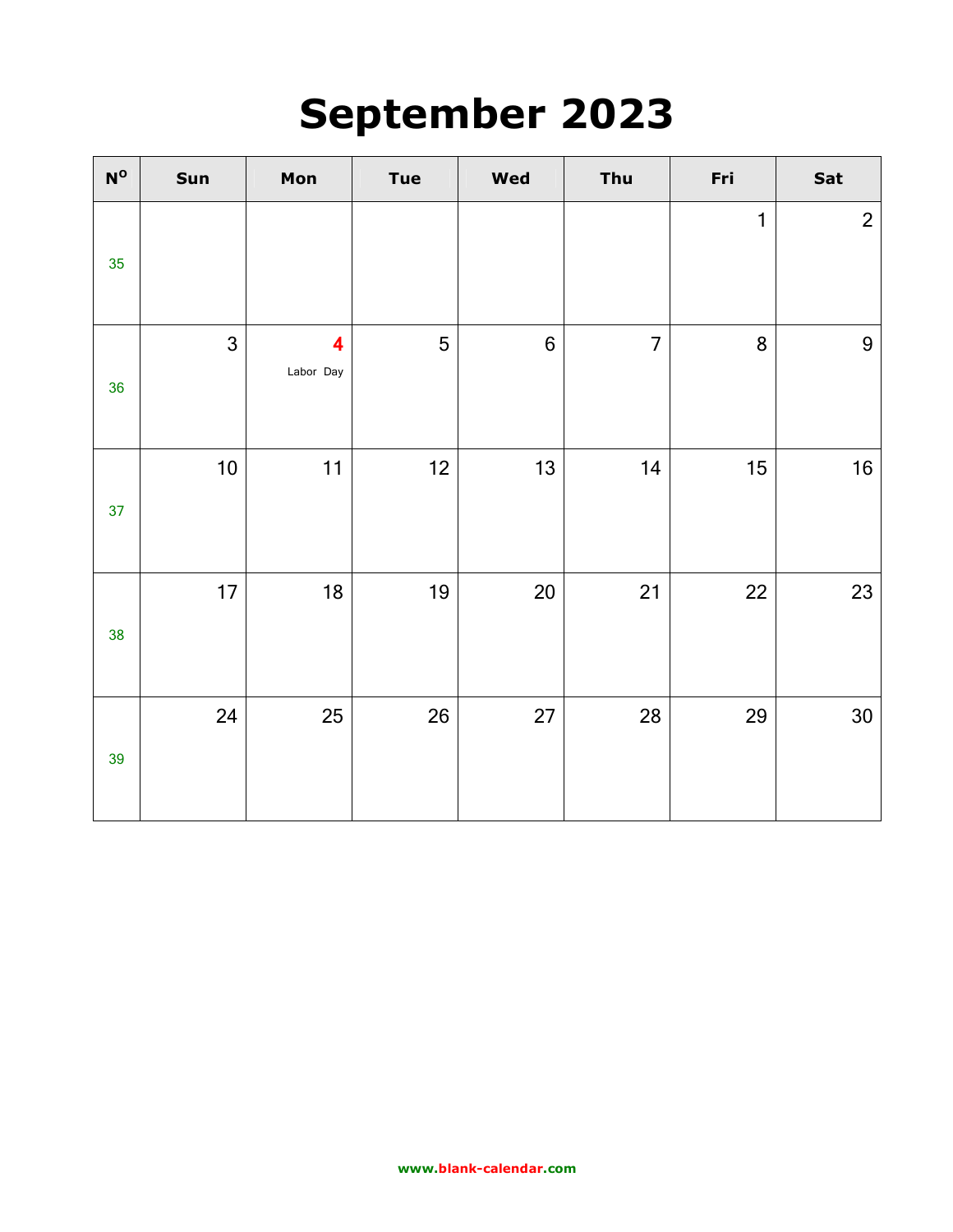### **October 2023**

| $\mathsf{N}^\mathsf{o}$ | Sun | Mon               | <b>Tue</b> | <b>Wed</b>              | Thu | Fri             | Sat            |
|-------------------------|-----|-------------------|------------|-------------------------|-----|-----------------|----------------|
| 40                      | 1   | $\overline{2}$    | 3          | $\overline{\mathbf{4}}$ | 5   | $6\phantom{1}6$ | $\overline{7}$ |
| 41                      | 8   | 9<br>Columbus Day | $10$       | 11                      | 12  | 13              | 14             |
| 42                      | 15  | 16                | 17         | 18                      | 19  | 20              | 21             |
| 43                      | 22  | 23                | 24         | 25                      | 26  | 27              | 28             |
| 44                      | 29  | 30                | 31         |                         |     |                 |                |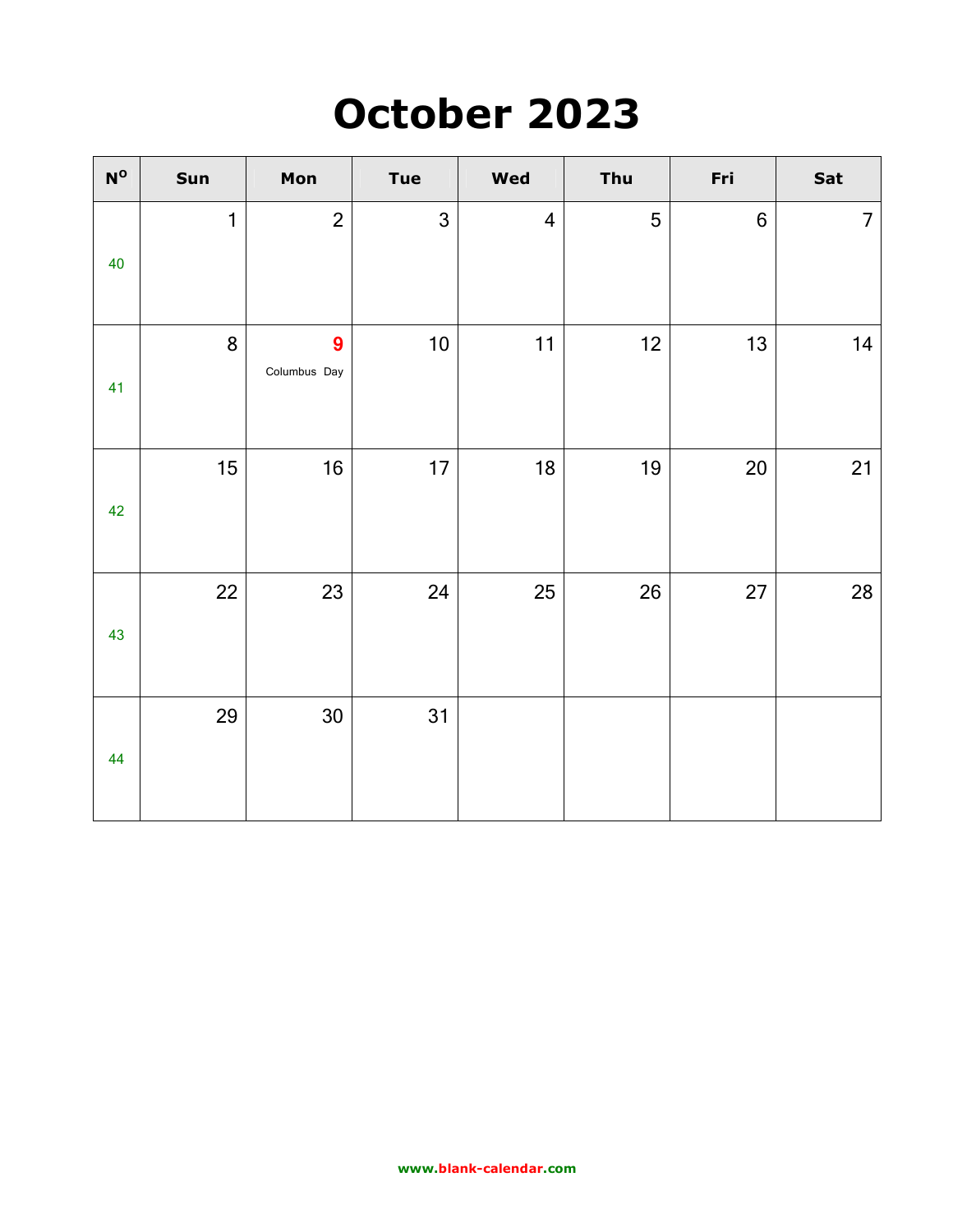### **November 2023**

| $\mathsf{N}^\mathsf{o}$ | Sun | Mon              | <b>Tue</b>     | <b>Wed</b> | Thu                | Fri  | Sat                     |
|-------------------------|-----|------------------|----------------|------------|--------------------|------|-------------------------|
| 44                      |     |                  |                | 1          | $\overline{2}$     | 3    | $\overline{\mathbf{4}}$ |
| 45                      | 5   | $\boldsymbol{6}$ | $\overline{7}$ | 8          | 9                  | $10$ | 11<br>Veterans' Day     |
| 46                      | 12  | 13               | 14             | 15         | 16                 | 17   | 18                      |
| 47                      | 19  | 20               | 21             | 22         | 23<br>Thanksgiving | 24   | 25                      |
| 48                      | 26  | 27               | 28             | 29         | 30                 |      |                         |